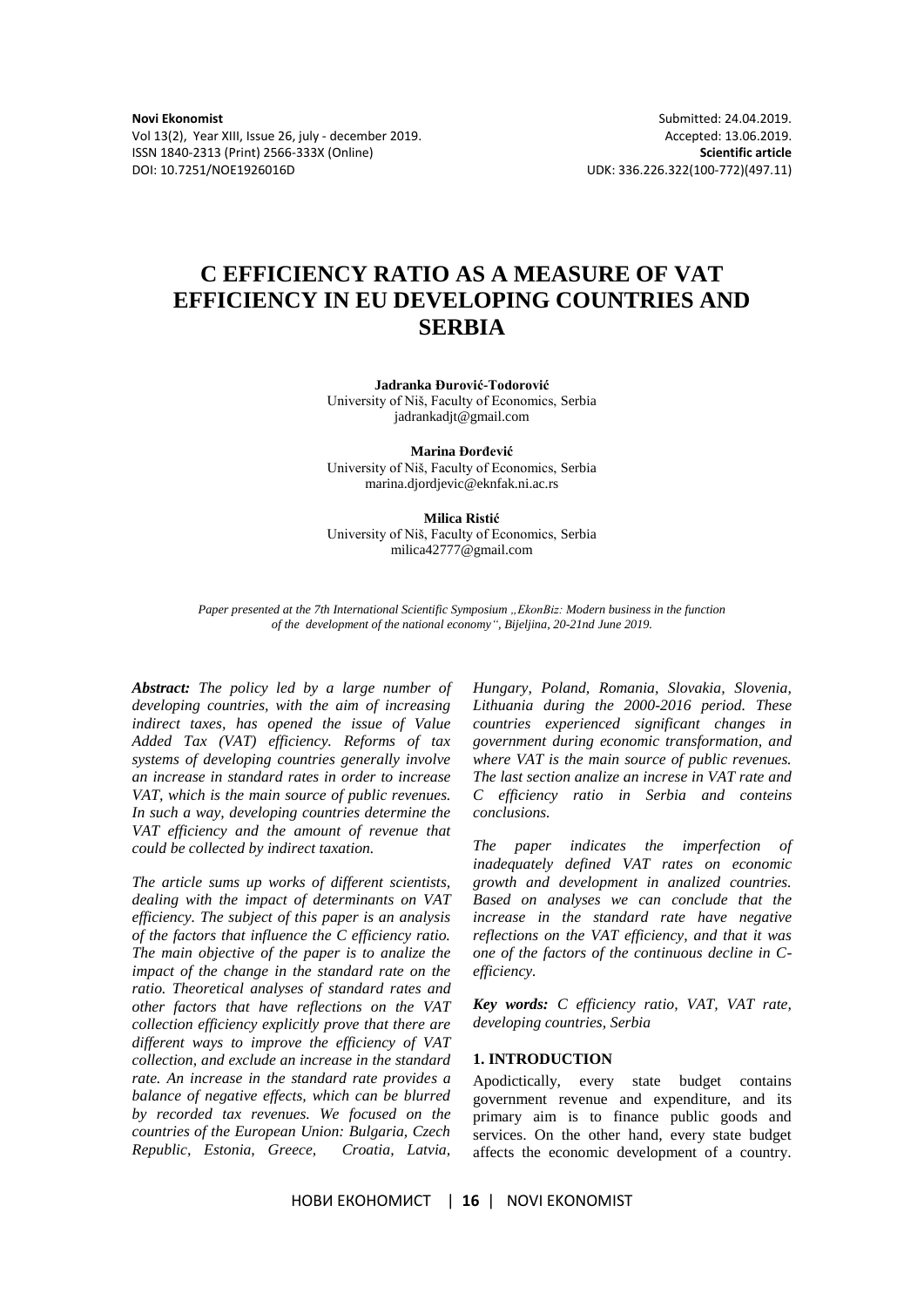Because of these facts, it is very important to determine efficiency of the main elements of the tax system. One of these elements are taxes.

The main source of public revenues in developing countries is value added tax (VAT). The lucrative nature of VAT has led to the extension of this tax and its application today in more than 150 countries. Observed in the role of providing as much public revenue as possible, its process of introduction is characterized as the most significant and most dramatic in tax policy in the late twentieth century (Ebrill, Keen, Bodin & Summers, 2002). Retrospectively, VAT appeared when the conservative approach to taxation policy did not yield the best results. Further reliance on a large number of tax rates, which were characteristic for previously applied sales tax, represented an inefficient tax policy.

For this reason, and with the aim of improving macroeconomic stability, most developing countries, started applying VAT in their tax systems. However, in developing countries, it is politically very difficult to use the maximum capacity of this form of tax. The reason for this is the coherence of the new tax form with the existing ones, as well as the inability to effectively charge VAT. "Value added tax is most effective when the standard rate is applied to all products and services, which enables the lowest administrative costs and no additional harmonization are required" (Đurović-Todorović & Đorđević, 2013, p. 90), but that is not possible in developing countries.

Developing countries apply differentiated tax rates. Products belonging to basic foodstuffs are taxed with lower rates of taxation.

The problem of VAT performance was dealt with by numerous theorists, and today numerous empirical research on the topic can be found, primarily due to the fact that VAT is a key component of tax systems around the world (Ebrill, Keen & Perry, 2001) and that, in comparison with other forms of tax, this form of tax makes the biggest share of tax revenues in the state budget (Bikas & Anduskaite, 2013, p. 41). Developing countries tend to reduce the entry threshold in the tax system, although the low threshold, in several countries, is listed as one of the weaknesses of VAT. The empirical evidence for this conclusion is undoubtedly Ghana, a country that had a failure with introducing VAT for this reason, in 1995.

The subject of this paper is an theoretical analysis of the factors that influence the C efficiency ratio. The main objective of the paper is to analyze the negative reflections that the increase in the

standard rate can have on the efficiency of VAT collection in EU develping countries and Serbia. By analyzing the factors that influence the efficiency of this form of tax, we will point out the importance of the adequately defined tax policy for economic growth and development.

# **2. Review of literature**

In his research, the famous economist Keen states that "even after 50 years of experience with VAT and 50 years of tendency towards a better understanding of the principles on which VAT should rest, there is so much that is unknown about this tax" (Keen, 2007, p. 18).

In order to increase the volume of this form of taxation, numerous theoretical studies are supported by empirical data of the countries in which this tax is implemented. Bogetić and Hassan (1993) examined the key determinants of VAT using statistics from 34 countries. They analyzed the relationship between VAT performance and the VAT rate, tax base and determinant that represents the difference between the highest and lowest VAT rates. The analysis involved 20 countries with a single tax rate and 14 countries that applied multiple VAT rates in their tax policies.

The results of their regression analysis, based on OLS techniques, confirm the impact of the tax rate and tax base on the performance of VAT. Income from value added tax increases with the expansion of the tax base. Empirical data also prove that tax revenue is higher in countries that apply a single rate than in multi-country countries. The model they received is relevant for predicting the potential of VAT in countries that are considering the introduction of a single tax rate, like Bulgaria, for example.

Smith, Islam and Moniruzzaman (2011) pointed out the complexity of the VAT regime, which is difficult to administer in developed countries, and especially in developing countries, such as Bangladesh. In their work, the group of authors emphasizes that Bangladesh, among other things, must conduct a policy of reducing tax rates, in order to improve VAT collection efficiency. Grandcolas (2005) empirically examined the phenomenon of value added tax in the Pacific countries which successfully implemented the VAT system.

Author concludes that there is a need for a strong political commitment, a detailed tax implementation plan with potential barriers, and that it is necessary to provide basic resources for the implementation of VAT, so that this tax can be successfully charged. Ebrill, Keen, Bodin and Summers (2002) observed the traditional coefficient, the C-efficiency ratio, and found the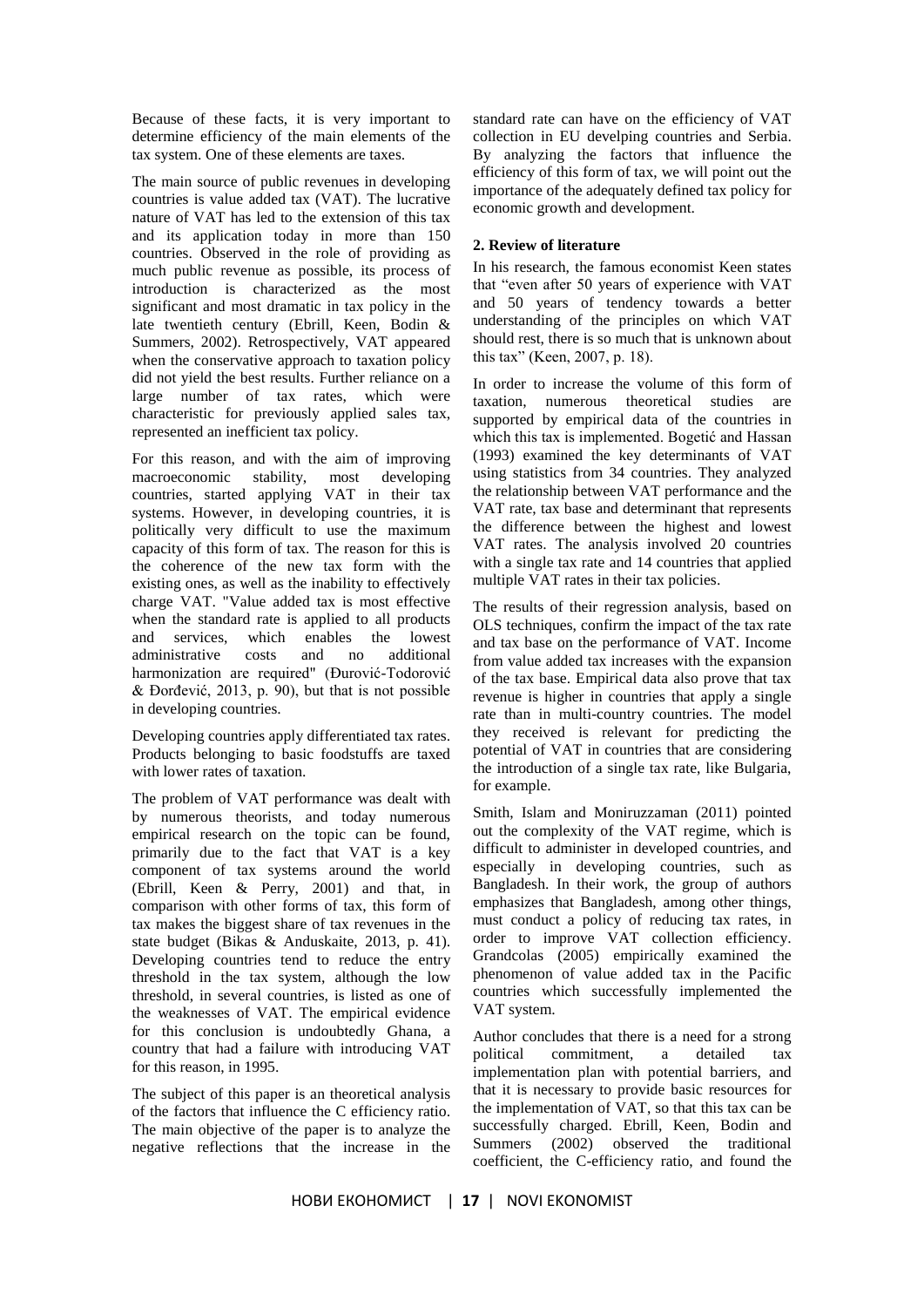factors that were in a positive correlation with this coefficient. The results of their research bolded the importance of trade and GDP correlation, high literacy rate and the length of VAT application in one country. Therefore, when these factors are at a high level, C-efficiency ratio, as an indicator of VAT performance, will also be high. The results of the survey conducted by Keen (2007) showed that the standard VAT rate is a factor that can have a capital impact on the efficiency of this form of tax collection. Legeida & Sologoub (2003) observed the efficiency of fiscal policy in Ukraine.

For this purpose, the authors developed the appropriate ARIMA model for forecasting VAT revenues in the short term, using the econometric method. The authors took the factors that determine the efficiency of VAT collection as a starting point for this research. The results of their research showed that VAT performance depends on the three groups of factors: the structural aspect that involves the rate and tax base of this tax, the amount of taxable activities and the taxpayers' compliance to pay taxes.

Aizenman & Jinjarak (2005) analyzed the efficiency of VAT collection, and saw the structural factors for the selected countries. Through panel analysis (44 countries) for the period 1970-1999, the authors proved that the efficiency of VAT collection depends on structural factors, the probability of control and penalties for unpaid tax revenues. Factors that can influence the efficiency of VAT collection are: the share of agriculture in GDP, the development of trade outside the country, as well as the level of urbanization in one country. The level of urbanization can have significant repercussions on tax revenues because, implicitly, low-level urbanization provides the possibility of easier tax evasion.

Regarding the member states of the European Union, Široký & Kovářová (2010) examined the characteristics of VAT on the example of the Czech Republic. The result of their empirical research is the impact of the VAT rate on the consumer basket, the level of prices and household expenses. Antić (2014) conducted an empirical research and comparative analysis of VAT efficiency in the countries of the European Union and Bosnia and Herzegovina.

In his research, he concludes that the policy of increasing the standard VAT rate in EU Member States, without expanding the base, and with the existing structure of tax rates, would jeopardize the efficiency of VAT collection.

High standard rates are deepening market disturbances and slowing the way out of the crisis.

Bikas & Andruskaite (2013) also examined other factors that have a significant effect on VAT revenue in the countries of the European Union. For this purpose, they took the data in the period from 2004 to 2011 and applied the model of multiple regression. Their results showed that there is a high level of correlation between the analyzed factors relevant for VAT calculation and VAT revenues. The macroeconomic factors that the authors included in the model were: gross domestic product, gross domestic product per capita, unemployment, consumption, household consumption, government spending, exports and imports in EU member states. This research also suggests that governments focus on fiscal policy reform.

VAT revenues depend on a large number of factors. VAT is particularly sensitive to the rate of growth and changes in domestic demand. Exports are usually the result of increased production, and can result in an increase in domestic demand. Imports will, explicitly, have different repercussions. An increase in imports in one country will result in an increase in tax revenues (Haybka, 2009).

Numerous empirical studies have found that there is a negative correlation between the standard VAT rate and the efficiency of its collection. Economists agree on the view that high tax rates cannot provide the required collection efficiency of any form of taxation. This claim is theoretically corroborated by Owens (2011), pointing out that, although the increase in the standard rate is considered the easiest way to reduce budget deficits, an increased standard rate can jeopardize VAT performance.

The growth of the standard rate is accompanied by a number of exemptions which, together with the reduced rates, can limit the growth of tax revenues. "VAT taxes in Serbia are very plentiful source of income, but they additionally burden the poor citizens. Any new increase in the VAT rate and excise must be based on a detailed analysis of the economic and social situation in the country" (Janković-Milić & Đurović-Todorović, 2017, p. 284).

..The revenue from consumption taxes (indirect) taxes) are the most abundant revenue group in tax systems" (Đorđević, 2014, p. 1155). Đorđević (2014) pointed out the impossibility of increasing revenue from consumption taxes and examined alternative ways of providing revenue to reduce deficit in the budget of Serbia. Improving the efficiency of VAT collection can be achieved by expanding the tax base and by the limited use of reduced rates. Analogously, more efficient tax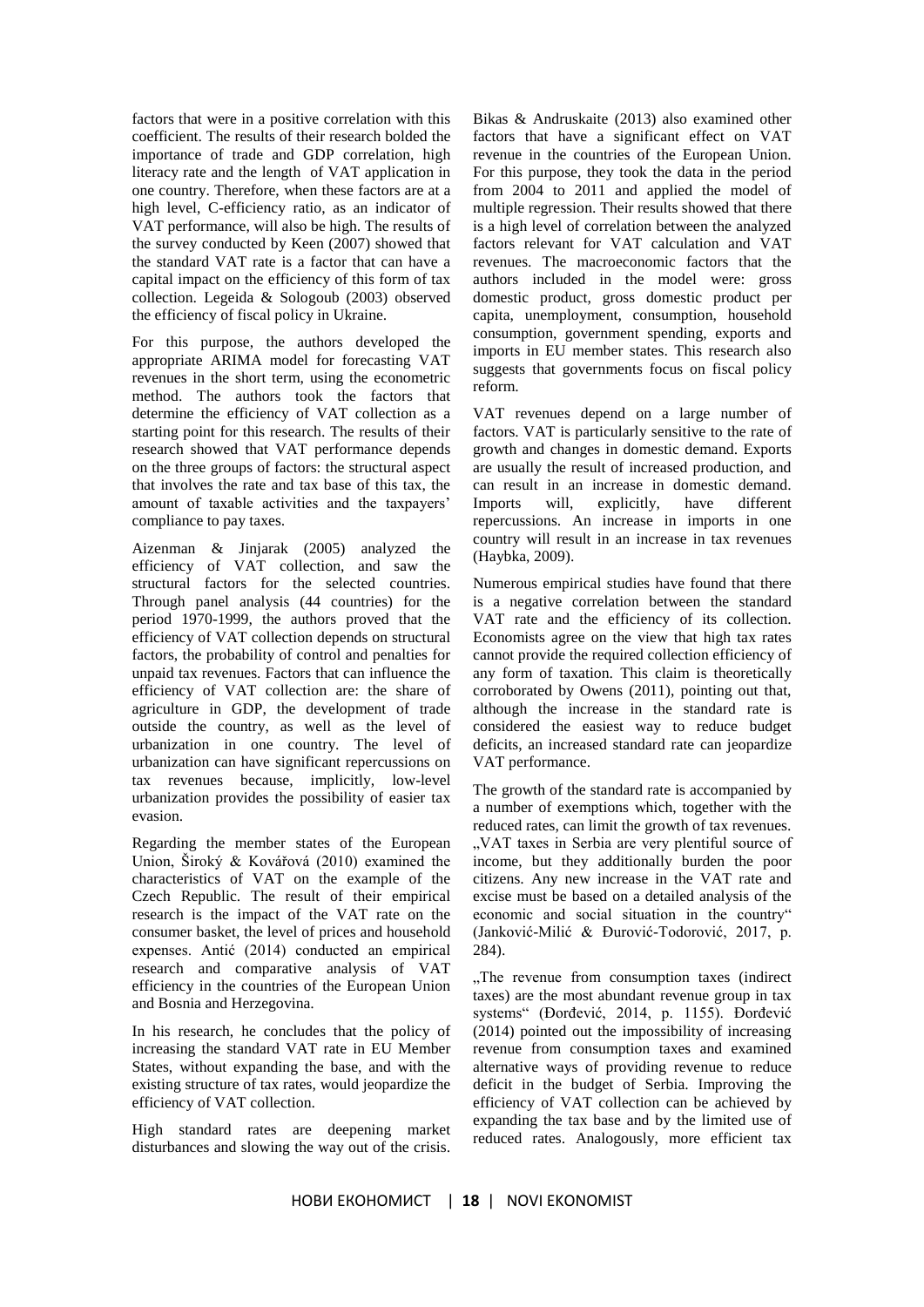administration can have positive reflections on VAT performance.

#### **3. Material and Methods**

There are several indicators of VAT efficiency. A retrospective presentation of the VAT efficiency formula can be found in a survey conducted by Sokolovska & Sokolovskyi (2015). The authors compile all previous studies of the relevant indicator of VAT efficiency. Đurović Todorović & Đorđević (2013), also point to some of the measures of VAT efficiency.

One of the ways in which VAT efficiency can be considered is based on the share of VAT revenue in the GDP of a country. Based on this indicator, however, we can not conclude that VAT efficiency is unsatisfactory. The traditional measure of effectiveness is a more subtle indicator.

The traditional measure of VAT effectiveness is presented in the following formula:

C efficiency ratio = 
$$
\frac{\frac{VAT\text{ revenue}}{CDF}}{SR}
$$
 (1)

Where, VAT revenue is a tax revenue from VAT; GDP is gross domestic product; SR is standard VAT rate.

The defects of this indicator were pointed out by Ebrill et al. (2002). Acording to them, the traditional measure of efficiency has a tendency to increase efficiency of VAT in a country.

The main defect of the abovementioned equation is in the numerator. The numerator involves production and the efficiency of VAT can be much higher becacuse of that. VAT is the tax which is applied on consumption. According to Keen (2013), the main equation which eliminates this problem is in the following formula:

C efficiency ratio = 
$$
\frac{v}{pv^T}
$$
 (2)

Where, numerator V is realized VAT revenue;  $PV<sup>T</sup>$  can be calculated on the basis of the following formula:

$$
PV^{T} = \tau^{S}(FC - V) \tag{2a}
$$

 $PV<sup>T</sup>$  represents the theoretical revenue from VAT i.e., VAT revenue that can be realized;  $\tau^5$  is VAT

standard rate and FC is final consumption (Keen, 2013, p. 427).

Numerous empirical studies have shown that the coefficient never has a value of 1, although the approximation to number 1 represents an ideal value and an ideal tax policy. Here, the lack of this ratio is noticeable, because its precision is greatest in the case when a country applies only one standard rate, without any exceptions.

Before we calculate the efficiency of VAT for analized countries, general facts about the VAT of analized countries will be presented in the following table.

| Table 1. The introduction of the VAT system in |  |  |
|------------------------------------------------|--|--|
| the developing EU countries and current        |  |  |
| standard rate (in %)                           |  |  |

| Country           | <b>Year of VAT</b><br>introduction | <b>Standard</b><br>rate (in $\%$ ) |  |
|-------------------|------------------------------------|------------------------------------|--|
| Bulgaria          | 1994                               | 20                                 |  |
| Czech<br>Republic | 1993                               | 21                                 |  |
| Estonia           | 1991                               | 20                                 |  |
| Greece            | 1987                               | 24                                 |  |
| Croatia           | 1998                               | 25                                 |  |
| Latvia            | 1995                               | 21                                 |  |
| Hungary           | 1988                               | 27                                 |  |
| Poland            | 1993                               | 23                                 |  |
| Romania           | 1993                               | 19                                 |  |
| Slovakia          | 1993                               | 20                                 |  |
| Slovenia          | 1999                               | 22                                 |  |
| Lithuania         | 1994                               | 21                                 |  |
| Serbia            | 2005                               | 20                                 |  |

Source: European Commission, 2017, pp. 17-24.

The foundation for VAT harmonization was made by sixth directive in 1977, which regulates practically all sides of VAT application. Table 1 shows the years of VAT introduction into the tax systems of the analyzed countries, as well as the VAT rate in 2017.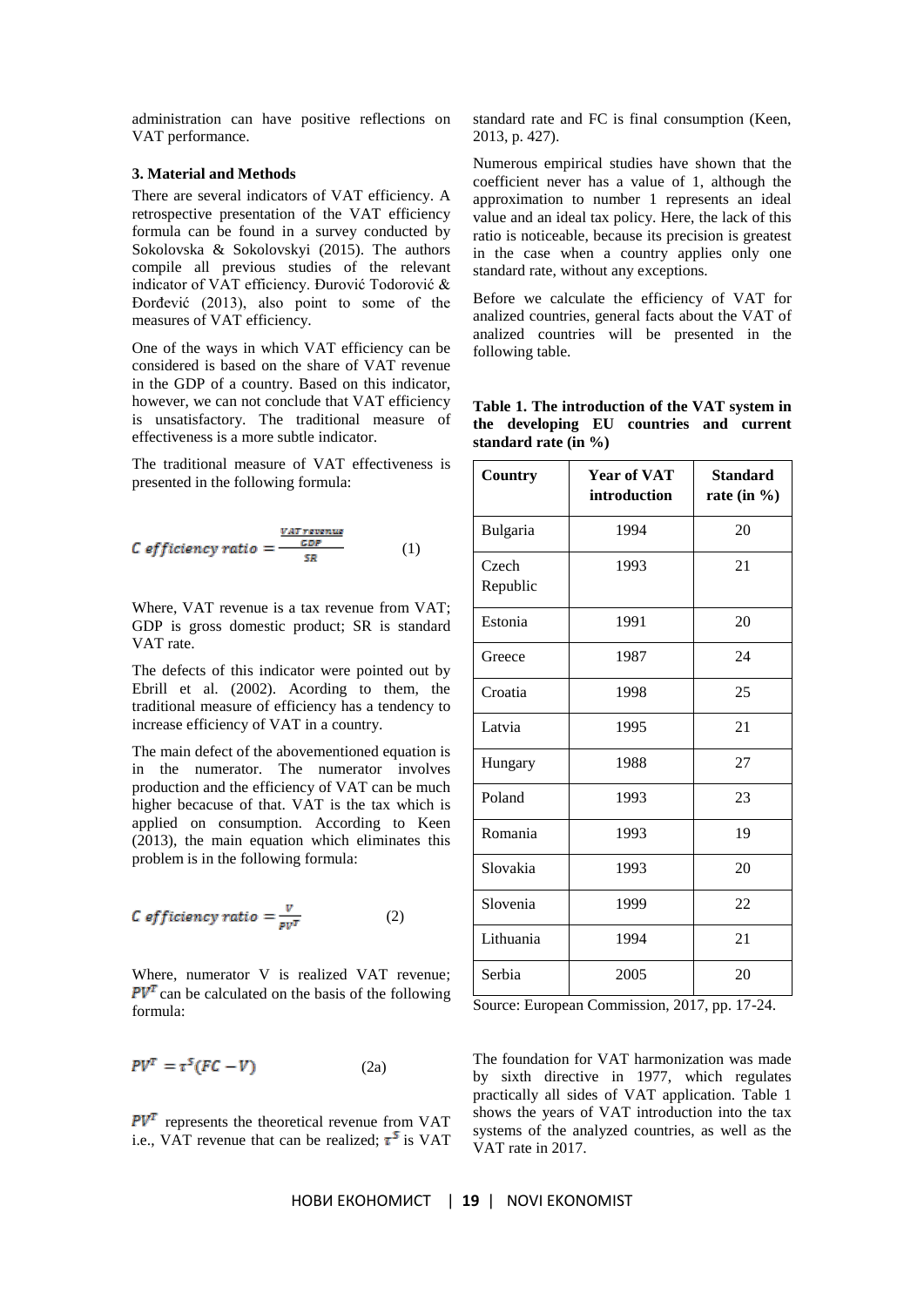As we can see, the periods of VAT introduction are very diferent among the countries. Also, there is the difference in the level of tax burden. The lowest VAT rate is applied by Romania.

Interestingly, after the global financial and economic crisis, all analized developing countries have begun to increase the standard VAT rate. "Only two EU countries have begun to alter the tax rate in 2017: Greece (from 23% to 24%) and Romania (from 20% to 19%)" (Taxation and Customs Union, 2017, p. 23). The answer to the question: "does standard rate has negative reflections on VAT efficiency?", is in the following section. We will analyse the movement of standard VAT rate and C-efficiency ratio.

## **4. Results and Discussion**

Based on Table 1, it is evident that, considering data taken from the Eurostat database, VAT rates are very different. Should we expect a similar difference in C-efficiency ratio of the analized countries? This section analyzes the VAT efficiency in the EU developing countries and Serbia by using abovementioned indicator (2). Eurostat and the Revenue Administration of Serbian database have been used in the analysis of C-efficiency ratio. The data base contains yearly data collected from 2000-2016 for the EU developing countris and Serbia.

We started the analysis with the movement of standard rates.

Over the period of 2000-2008, the avarage EU standard rate for developing countries was almost stable, but in 2008 at the begining of the global economic and financial crisis, the standard rate began to grow. The growth trend has been visible until this year.

23% 22% 21% 20% 19% 18% చిల్లా సల్లా సల్లు సల్లా సల్లా సల్లా సల్లా సల్లా స్కూ స్కూ స్కూ స్కూ స్క

**Figure 1. The change of the avarage standard rate for EU developing countries (in %), 2000-2016.**

Source: Eurostat; European Commission; Own Calculations.

Figure 1 demonstrates the change of the average standard rate for EU developing countries. It has to be noted, that in the period preceding economic and financial crisis VAT standard rate was lower than between 2008 and 2009. In many countries, standard rate was changed immediately after the crisis (Estonia, Croatia, Latvia, Lithuania, Hungary). Large changes of rates per year during the period were visible in Greece.

"The world financial recession has forced government sectors in different countries to improve the systems of taxes in order to find additional resources to cover up the budget deficit and to stabilize the economy of the country" (Bikas, Rashkauskas, 2011, p. 23). However, a country's tax politics is very important as the revival of the whole economy and further business

development depend on its reform. Additionally, economy theories claim that while a country is undergoing a recession, the state policy has to be directed towards simulation of economy, firstly in terms of decresing the tax burden.

The key factor behand the afore-metioned growth in 2009 was probably the negative reflections of the economic and financial crisis.

Because of the crisis, most countries have decided to increase the rate. Did the policy, which was prefered by all countries, have negative effects on VAT efficiency?

Table 2 shows the results for the C-efficiency ratios in the EU developing countries over the period 2000-2016.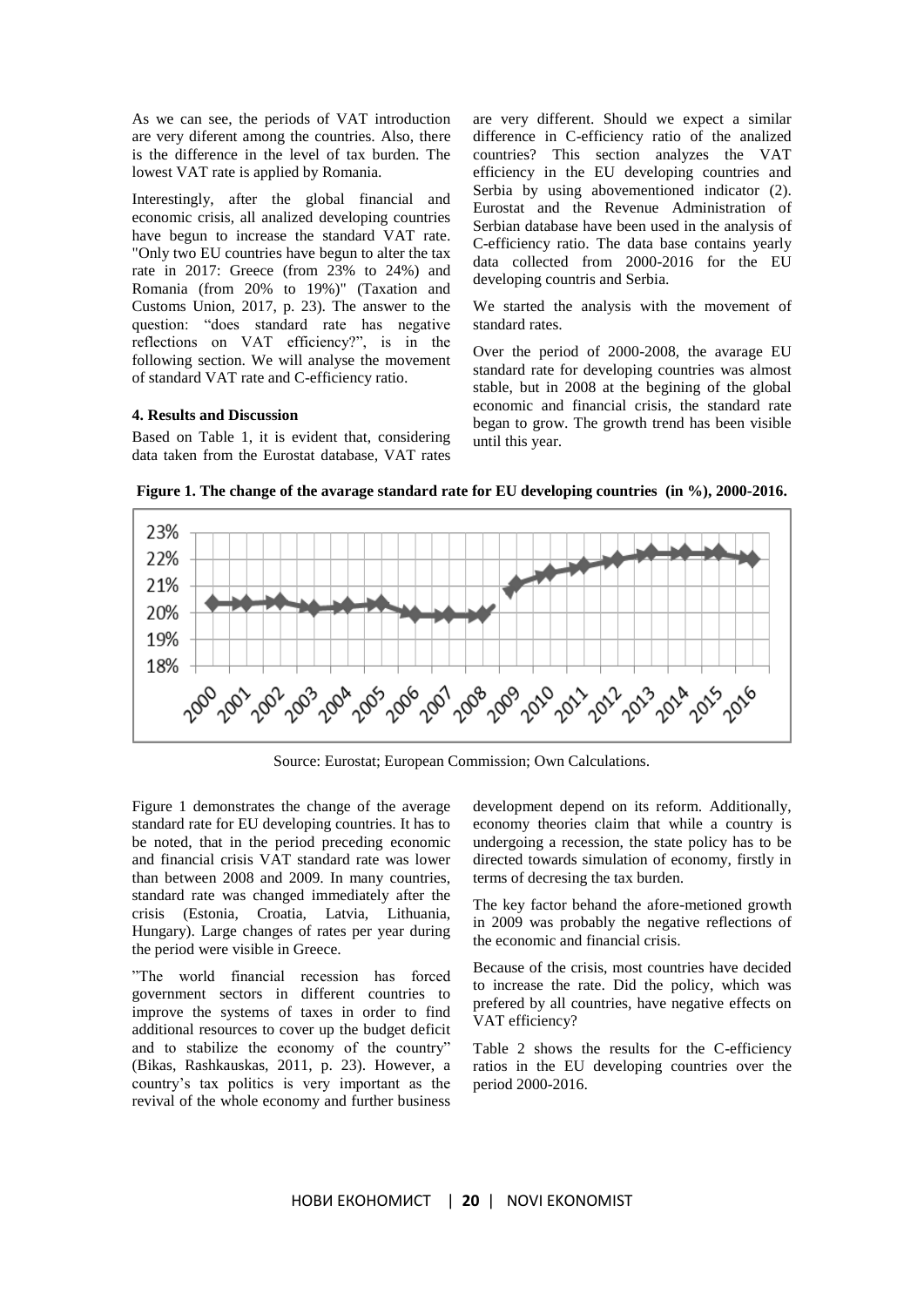| Country               | Mean    | Std.deviation | Maximum | Minimum |
|-----------------------|---------|---------------|---------|---------|
| <b>Bulgaria</b>       | .610455 | .71112        | .71698  | .44741  |
| <b>Czech Republic</b> | .524161 | .06907        | .60085  | .40057  |
| <b>Estonia</b>        | .707782 | .04391        | .81290  | .65744  |
| Greece                | .427192 | .05206        | .52132  | .35977  |
| <b>Croatia</b>        | .690432 | .26316        | .84102  | .71844  |
| Lithuania             | .511095 | .04310        | .61077  | .42260  |
| Latvia                | .500574 | .05931        | .60791  | .38214  |
| <b>Hungary</b>        | .522540 | .04362        | .59805  | .44819  |
| Poland                | .451288 | .03614        | .53434  | .40342  |
| Romania               | .44935  | .05386        | .51983  | .35439  |
| Slovakia              | .49721  | .04187        | .60290  | .42857  |
| Slovenia              | .62649  | .04187        | .69170  | .57397  |
| <b>Total</b>          | .54321  | .12615        | .84102  | .35439  |

**Table 2. C-efficiency ratio of VAT in EU developing countries, 2000-2016.**

Source: Eurostat; European Commission; Own Calculations.

C-efficiency ratio for EU developing countries, which is assessed as a relevant coefficient for measuring the performance of VAT, is shown in Table 2. Over the observed period, it was noted that, among the EU developing countries, the highest C-efficiency ratio was recorded in Croatia (.84102), while the lowest ratio was recorded in Romania (.35439). All countries which have pursued a policy of increasing the standard rates

recorded a fall in the value of ratio C-efficiency. Namely, all the minimum values of the observed indicator were recorded in the years following the increased rate.

In accordance with the fact that VAT is introduced into Serbia fiscal policy in 2005, the analized period of efficiency is shorter. C-efficiency ratio for Serbia is shown in Figure 2.



**Figure 2. C-efficiency ratio of VAT in Serbia (in %), 2005-2016.**

Source: Statistical Office of the Republic of Serbia, 2011; Ministry of Finance RS, Bullitin of Public Finance, 2017. Autors' calculation.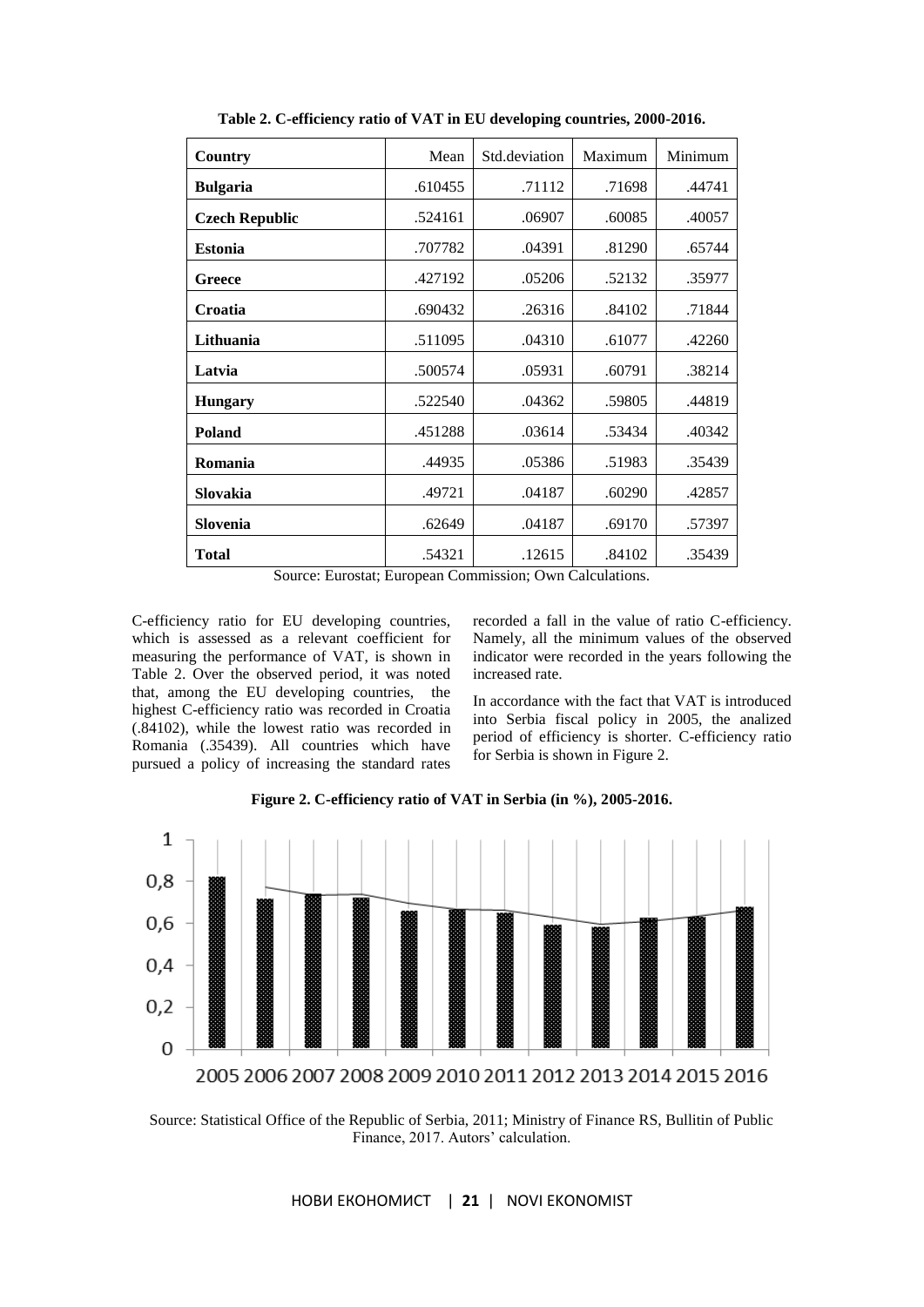In the observed time zone, the C-efficiency ratio of VAT in Serbia shows the continuity of the fall. The Ratio indicates that there is a gap between the actually collected revenues and the revenues that could actually be collected. The performance is unsatisfactory especially in the years that followed

the increase of the standard tax rate. To compare the mean value of C-efficiency ratio in the periods with the standard rate 18% and the periods when it was 20%, the Independent-Samples T-Test will be used.

**Table 3. T-Test results, the period 2005-2016.**

|                    | Standard rate | Mean  | Std.Deviation | Sig. |
|--------------------|---------------|-------|---------------|------|
| C-efficiency ratio | 2005-2012.    | .7165 | .06011        | .335 |
|                    | 2012-2016.    | .6290 | .03720        |      |

Source: Authors.

Based on the results of the T-test, shown in Table 3, it can be concluded that there is significant difference in C-efficiency values between the period with the rate 18% (M=0.7165, SD=0.06011) and the period with the rate 20% (M=0.6290, SD=0.03720).

Clearly, improving administration, labor efficiency, reducing the number of rates and similar reforms represent a "costly" policy for developing countries, while increasing the tax rate is part of a policy that is in line with the level of their development. However, if the defects of such policy are greater than its positive effects, why are they preferred by so many governments?

Indirect taxes are inherently important for Serbia. Only on the basis of these taxes, Serbia collects on average 46% of tax revenues, where the share of VAT is, on average, 29% (2005-2016). A healthy economic field and conditions for economic growth and development can be created in Serbia by eliminating the effects of all the factors that negatively affect or do not affect the performance of this tax at all. The share of VAT revenues in Serbia's GDP was the least in the year of the October reform. VAT revenues amounted to 9.8% of GDP (2012), which is by 2.5% less compared to the efficiency achieved in the year of its introduction into Serbian tax system (2005). A high tax rate in Serbia cannot have positive repercussions on VAT performance.

One of the reasons for this is the legal system in Serbia. VAT efficiency is related to the scope of the tax law that makes the legal apparatus too bulky. Extensive legislation prevents tax authorities from working efficiently. On the other hand, a high standard rate, as well as a multitude of prescribed exemptions, allow VAT payment evasions. A high tax rate, therefore, can only reduce the taxpayers' compliance to pay taxes. Analogously, VAT has its reflections on goods and

services that are reflected in the balance of everyday necessities, and this ultimately reduces household spending.

Research at the OECD of the VAT efficiency in OECD countries suggests reform which may be a significant option to improve the capacity of VAT. Namely, it may be a better option for developing countries to consider a reform which will improve the performance of the VAT systems without having to increase the VAT rate.

## **CONCLUSIONS**

How countries can improve their performances of VAT systems? In recent years, an increasing number of countries in the world have been devoting special attention to improving VAT collection efficiency. Improving collection efficiency is particularly important for developing countries, where VAT is the basic tax revenue.

Research shows that many factors may have negative reflections on VAT performance. The amount of VAT that can be collected in one country, in most cases, is not equal to the amount actually collected by the country. This difference is determined by efficiency ratio (C-efficiency ratio), which is a relevant indicator of VAT performance.

A literature review, in the paper, provides an explanation of a large number of factors, related to the ratio. Some of the most important factors, which are most often described in theoretical explanations, are: tax rate, tax base, growth rate, changes in domestic demand, consumption, unemployment, import and export. Most economists bold the significance of tax rates, as developing countries prefer the policy of standard rate increase in order to increase tax revenues.

On the other hand, the effects of the increased tax rates on VAT performance are neglected.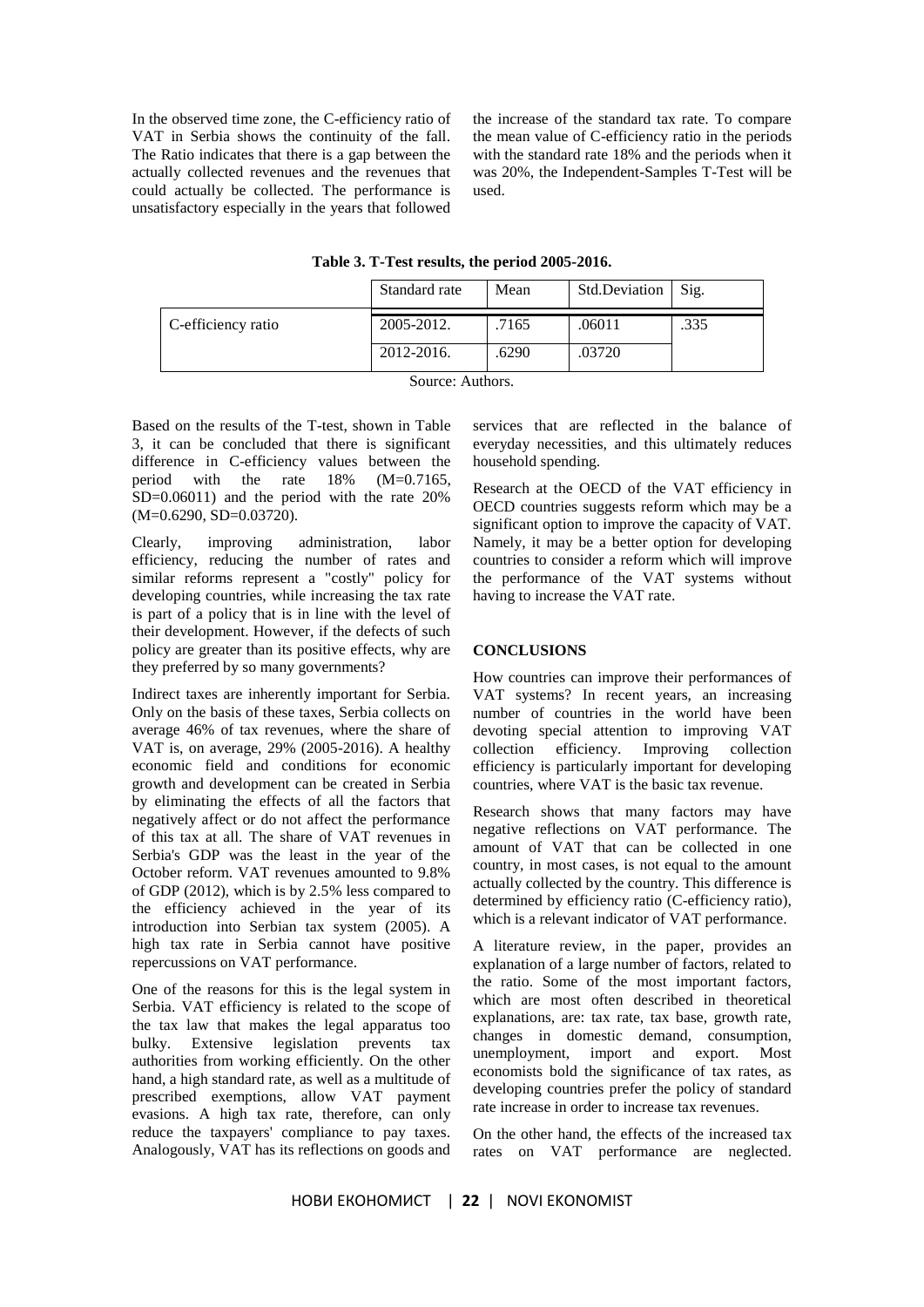Undoubtedly, one of the key elements that influence income from VAT is its rate. The amount of income largely depends on the number of applied rates, their levels, and the tax based on the application of reduced rates (Bikas, Rashkauskas, 2011). "Raising the standard VAT rate, has often been considering as the easiest way to increase revenues from tax, particularly at a time when many government are seeking ways to address large fiscal deficits" (Owens, 2011). However, raising the standard VAT rate has its own limits particularly in developing countries where the rate is already relatively high.

The standard Serbian VAT rate remained unaltered during the period 2005-2012 it was 18% and since 2012 has been 20%. VAT efficiency in Serbia in the observed period (2005-2016) shows a tendency to decline. The values of C-efficiency ratio opened the following question: "was the increased standard rate determined by the movement of the ratio?". To answer this question, we applied Independent-Samples T-Test. T-test results showed significant difference in the mean value of C-efficiency ratio, in the periods before and after the change in the standard rate.

The obtained results indicated that the values of Cefficiency ratio were initiated by changing the tax rate. Since there has not been any serious empirical evidence to identify the factors which influence the performance of VAT, this research provides a good basis for further research on this field. Theoretical explanations, which indicate that Cefficiency ratio is sensitive to the standard rate, provided the basis for the investigation of another factor.

The aim of this paper was to point out the factors influencing the efficiency of the tax system, not only in Serbia, but also in other developing countries. We can conclude that the reduction in the rate would have a positive reflection on VAT revenues.

The highest efficiency of VAT collection is possible if fiscal policy measures are correlated with economic and structural policies and have a strong synergetic effect. Governments should introduce series of measures, including new mechanisms for self-assesment, increased information exchange, and additional requirements for business (Owens, 2011). A clearly defined policy can improve the development and competitiveness of a country.

### **REFERENCES**

- [1] Aizenman J. & Jinjarak Y. (2005). The Collection Efficiency of the Value Added Tax: Theory and International Evidence, NBER Working Paper No. 11539, National Bureau of Economic Research. doi: 10.3386/w11539.
- [2] Antić, D. (2014). Efficiency of a single-rate and broad-based VAT system: the case of Bosnia and Herzegovina. *Financial Theory and Practice*, 38(3), 303-335.
- [3] Avalara VATlive, International VAT and GST rates, 2018. [http://www.vatlive.com/vat](http://www.vatlive.com/vat-rates/international-vat-and-gst-rates/)[rates/international-vat-and-gst-rates/.](http://www.vatlive.com/vat-rates/international-vat-and-gst-rates/)
- [4] Bikas, E. & Andruskaite E. (2013). Factors affecting Value Added Tax Revenue. *European Scientific Journal*, European Scientific Institute.
- [5] Bikas, E., Rashkauskas, J. (2011). Value added tax dimension: The case of Lithuania, *EKONOMIKA*, Vol. 90, No. 1, pp. 22-38.
- [6] Bogetic,  $\check{Z}$ . & Hassan, F. (1993). Determinants of value - added tax revenue: a cross section analysis. Policy, Research working papers No. WPS 1203. Country operations. Washington: The World Bank.
- [7] Đorđević, M. (2014). (Im)Possibilities of revenue increase from consumption taxes in the tax sistem of Serbia. Themes - Journal for social sciences. 3 (2014), 1155-1171.
- [8] Đurović-Todorović, J. & Đorđević, M. (2013). Porezi na potrošnju, Niš: Ekonomski fakultet.
- [9] Ebrill, L., Keen, M. & Perry, V. (2001). The Modern VAT. Washington: International Monetary Fund.
- [10] Ebrill, L., Keen, M., Bodin, J. P. & Summers, V. (2002). The Allure of the Value-Added Tax, *Finance & Development*, A quarterly magazine of the IMF, 39(2).
- [11] Grandcolas, Ch. (2005). The Occasional Failure in VAT Implementation: Lessons for the Pacific. Asia-Pacific Tax Bulletin. [http://unpan1.un.org/intradoc/groups/public/d](http://unpan1.un.org/intradoc/groups/public/documents/unpan/unpan019991.pdf) [ocuments/unpan/unpan019991.pdf.](http://unpan1.un.org/intradoc/groups/public/documents/unpan/unpan019991.pdf)
- [12] Grgić, R. & Terzić, S. (2014). Tax evasion in Bosnia and Hercegovina and business environment. *Procidia-Social and Behavioral Sciences*, 119 (2014), 957-966.
- [13] Hybka, М.М. (2009). VAT Collection Efficiency in Poland before and after Accession to the European Union-a, 1392- 1258. *Ekonomika,* Society of Economists "Ekonomika" Niš, 85(2009) 7-18.
- [14] Janković-Milić, V. & Đurović-Todorović, J. (2017). Regressivity of Value Added Tax in the European Union and the Republic of Serbia. Improving micro and macro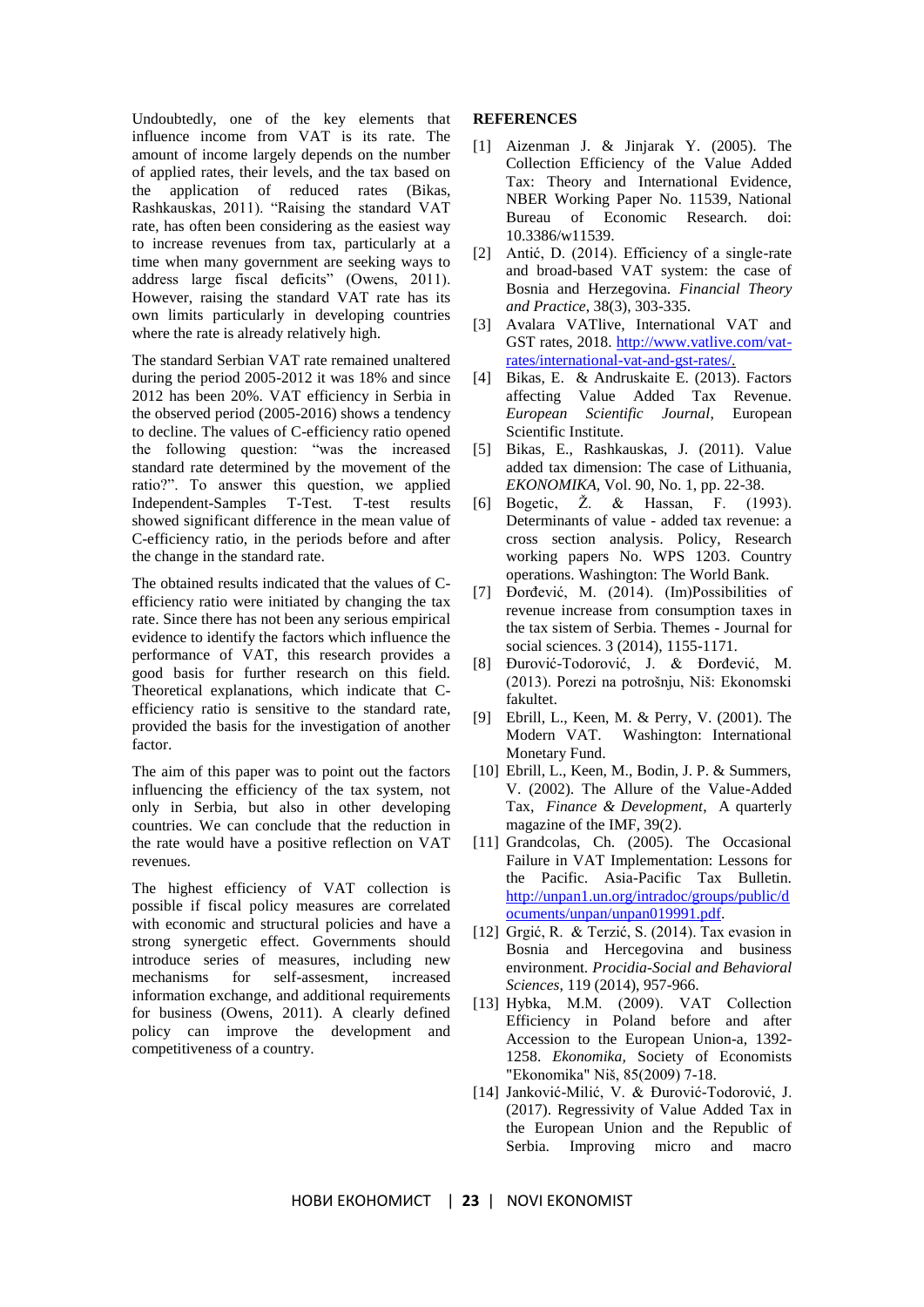competitiveness-problems and possible solutions (267-285). Niš: Faculty of economics.

- [15] Keen, M. & Lockwood B. (2006). Is the VAT a Money Machine?. *National Tax Journal*, 59(4), 905-28.
- [16] Keen, M. (2007). VAT Attacks!, IMF Working Papir!, WP/07/142. Washington: International Monetary Fund.
- [17] Keen, M. (2013). The Anatomy of VAT. IMF Working Papir WP/13/111. Washington: Internatinal Monetary Fund.
- [18] Law on Amendments and Supplements to the Law on Value Added Tax, Official Gazette of RS, no. 93/2012.
- [19] Legeida, N. & Sologoub, D. (2003). Modeling Value Added Tax (VAT) Revenues in a Transition Economy: Case of Ukraine, 1- 21. Institute for economic research and policy consulting working paper No. 22.
- [20] Ministry of Finance RS, Bullitin of Public Finance. No. 156 (2017).
- [21] National Bank of RS, Basic macroeconomic indicators (2017). [https://www.nbs.rs/internet/cirilica/80/index.](https://www.nbs.rs/internet/cirilica/80/index)
- [22] Owens, J. (2011). Improving performance of VAT system is a priority in the context of the economic crisis. World Commerce Review, 5(3), 8-10.
- [23] Široký, J. & Kovářová, A. (2010), The Causes of Changes in the Rates of Value Added Tax in the Czech Republic and their Possible Impacts. *Acta všfs*, 4(2), 121-134.
- [24] Smith, A., Islam, A. & Moniruzzaman M. (2011). Consumption Taxes in Developing Countries – The Case of the Bangladesh VAT, Working Paper Series, Working Paper No. 82.
- [25] Taxation and customs union, Taxation Trends in European Union, 2017, Statistical books. Eurostat: European Commission: European Union. Accesible at: [https://ec.europa.eu/taxation\\_customs/sites/ta](https://ec.europa.eu/taxation_customs/sites/taxation/files/taxation_trends_report_2017.pdf) [xation/files/taxation\\_trends\\_report\\_2017.pdf.](https://ec.europa.eu/taxation_customs/sites/taxation/files/taxation_trends_report_2017.pdf)
- [26] The Republic Institute for Statistics, Use of the gross domestic product of the Republic of Serbia, 1995-2016. [http://www.stat.gov.rs/WebSite/Public/PageV](http://www.stat.gov.rs/WebSite/Public/PageView.aspx?pKey=62) [iew.aspx?pKey=62.](http://www.stat.gov.rs/WebSite/Public/PageView.aspx?pKey=62)
- [27] Ueda, J. (2017). The Evolution of Potential VAT Revenues and C-Efficiency in Advanced Economies. IMF Working Paper WP/17/158. Washington: International Monetary Fund.

#### **SUMMARY**

The main source of public revenues in developing countries is value added tax (VAT). The lucrative nature of VAT has led to the extension of this tax and its application today in more than 150 countries. Observed in the role of providing as much public revenue as possible, its process of introduction is characterized as the most significant and most dramatic in tax policy in the late twentieth century (Ebrill, Keen, Bodin & Summers, 2002). Retrospectively, VAT appeared when the conservative approach to taxation policy did not yield the best results. Further reliance on a large number of tax rates, which were characteristic for previously applied sales tax, represented an inefficient tax policy. For this reason, and with the aim of improving macroeconomic stability, most developing countries, started applying VAT in their tax systems. However, in developing countries, it is politically very difficult to use the maximum capacity of this form of tax. The reason for this is the coherence of the new tax form with the existing ones, as well as the inability to effectively charge VAT.

The problem of VAT performance was dealt with by numerous theorists, and today numerous empirical research on the topic can be found, primarily due to the fact that VAT is a key component of tax systems around the world. Improving collection efficiency is particularly important for developing countries, where VAT is the basic tax revenue. The amount of VAT that can be collected in one country, in most cases, is not equal to the amount actually collected by the country.This difference is determined by efficiency racio (C-efficiency ratio), which is a relevant indicator of VAT performance. Numerous empirical studies have found that there is a negative correlation between the standard VAT rate and the efficiency of its collection. Economists agree on the view that high tax rates cannot provide the required collection efficiency of any form of taxation. The subject of this paper is an theoretical analysis of the factors that influence the C efficiency ratio, which is the measure of VAT performance. The main objective of the paper is to analyze the negative reflections that the increase in the standard rate can have on the efficiency of VAT collection in EU develping countries and Serbia. A literature review, in the paper, involves an explanation of a large number of factors, related to the ratio. Some of the most important factors, which are most often depicted in theoretical explanations, are: tax rate, tax base, growth rate, changes in domestic demand, consumption, unemployment, import and export. Most economists bold the significance of tax rates, as